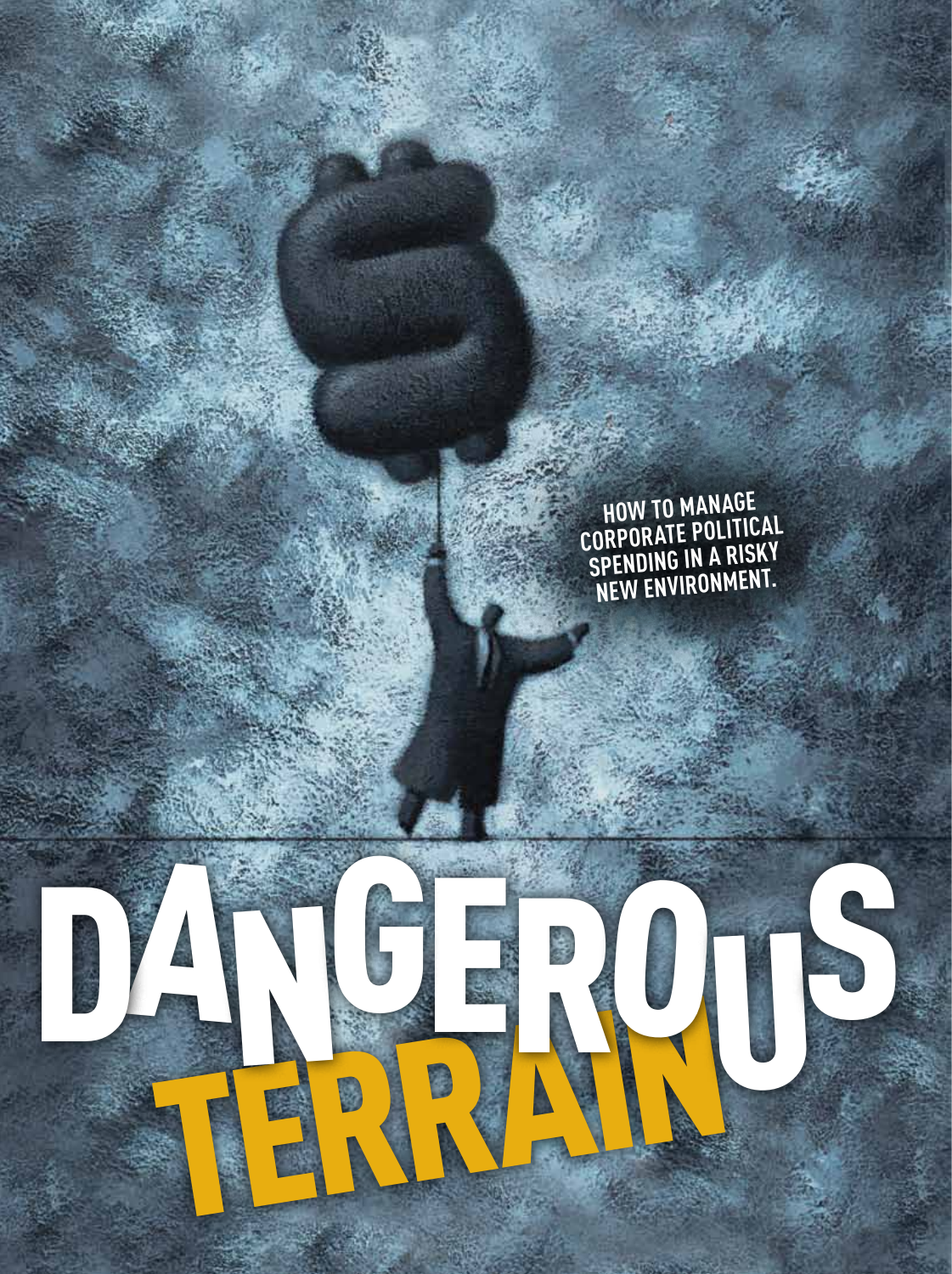■ BRUCE F. FREED is president and co-founder of the Center for Political Accountability and co-author of The Conference Board's Handbook on Corporate Political Activity. KARL J. SANDSTROM is counsel of the Center for Political Accountability and of counsel to the political-law practice of the Washington, D.C. office of Perkins Coie. They both serve on the advisory committee of The Conference Board Committee on Corporate Political Spending.

#### **That dreaded season is here, sooner than ever before.**

THAT DREAST<br>
SOONER THE THIRTY-SECON<br>
Deginning to<br>
beginning to<br>
banks, gloss<br>
mailboxes, a<br>
into voice-m<br>
GPS and Pri<br>
tives of a ne<br>
well-connec<br>
already beer<br>
country for<br>
ing TV ads l<br>
the upcomin Thirty-second political TV spots are beginning to crowd out ads for cars and banks, glossy mailers are infiltrating mailboxes, and robocalls are dropping into voice-mail inboxes. Crossroads GPS and Priorities USA, representatives of a new breed of well-funded, well-connected political players, have already been on the air across the country for two months—their slashing TV ads launched fully a year before the upcoming election.

Over the next eleven months, pundits will lament the profusion and tenor of the ads, along with the astonishing sums of money funding them. And we'll hear plenty of commentary and speculation about the sources of that money. Candidates will trumpet the number of small donors to their campaigns, but big funding this time around—as a result of a controversial Supreme Court decision—will come by way of third-party advocacy organizations and from corporate, trade-association, and union treasuries. The source of much of that money will be hidden from the public, offering a measure of anonymity for companies looking to influence elections.

This outsourcing of campaign spending is the single biggest change in how corporations must handle their political engagement, and if there were ever a time for businesses to be extra cautious in their political spending, now is that time.

The press, shareholders, and the public will all be closely watching corporate political spending; growing public cynicism about government and politics will cast corporate political spending in the worst light. Executives need to assume that their companies' political activity will be subject to public scrutiny and debate. Social media, along with heightened shareholder and public concern, make it easier than ever for advocates to mount a noisy protest or boycott. Remember the mess in which Target found itself after giving \$150,000 to a pro-business political group that also happened to oppose gay marriage. Or the criticism that Koch Industries has fended off after journalists exposed the extent of the company's free-market political activism and use of shadowy conduits.

Of course, it'd be easy to counsel that corporations simply stop making political expenditures. But that's not only unlikely—more on Howard Schultz's no-contributions pledge later—but naïve. Most companies will continue to play the game because their competitors are staying in.

So the issue is how to manage spending. And the playing field looks very different this election cycle, in ways that carry new risks for companies determined to engage in politics. The risks go beyond a company's reputation. They also involve exposure to political shakedowns and the danger that the money will be used for purposes that conflict with a company's values and objectives.

### By Bruce F. Freed and Karl J. Sandstrom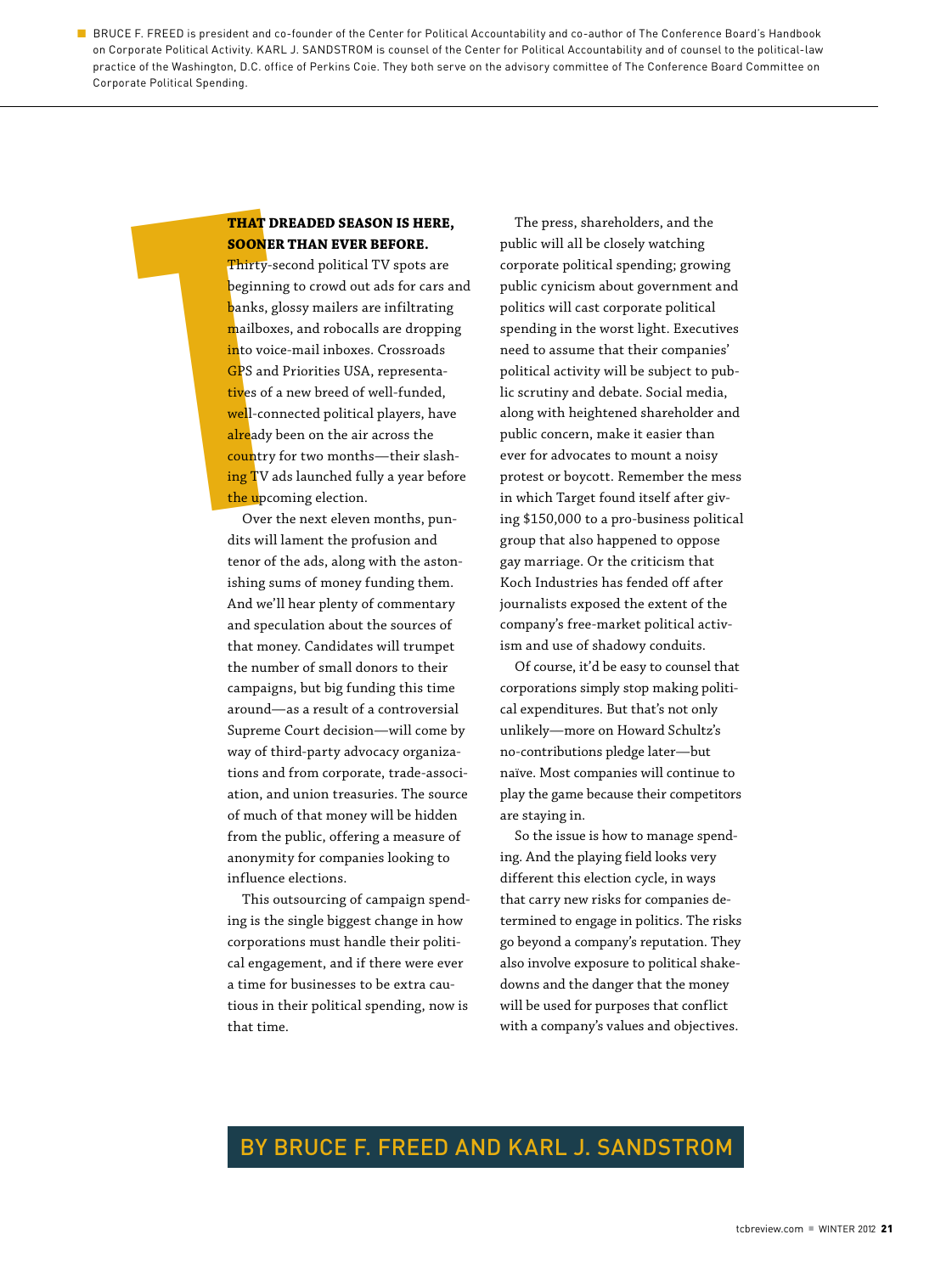#### The New 800-Pound Gorillas

No longer are candidates and political parties the only players seeking corporate support. Today, a variety of new players on the political stage—Super PACs, 501(c)(4) organizations, and trade associations—are asking corporations to underwrite their political programs. These third-party advocacy organizations are becoming increasingly prominent, displacing political parties as the principal advocates for candidates and causes. Though often associated with a prominent politician or political party, they are ostensibly independent. At the same time, some activists have figured out how to use them while concealing the true source of funding and the true object of the spending.

For companies, the dangers associated with supporting these organizations are qualitatively different from traditional support for candidates and political parties. When a company contributes to one of these outside groups, it cedes control over the use of its funds while remaining accountable to its customers, shareholders, and employees on how the money is eventually spent. These third-party groups determine how the money is used; they control the message and decide which candidates to support. A contributor's own goals and intentions can be easily ignored. Lacking basic internal controls and external accountability, the groups spend as they please. And if that spending generates scandal—all too possible—a company

giving money can find itself mired in controversy and, as a passive contributor, unable to control the narrative.

In this shifting environment, with new campaign-finance laws and guidelines—and new political organizations popping up overnight to support or attack candidates or proposed legislation—it's no surprise that few companies are sure how to handle political spending. The U.S. Supreme Court's decision in *Citizens United v. Federal Election Commission* altered the playing field for corporate participation, and the full impact of the expanded role of trade associations and the growth of the Super PACs and 501(c)(4) groups have yet to be fully realized.

What has occurred in just the last two years marks a neartectonic shift in the political landscape, and corporations must decide how they are going to respond. This includes examining the costs and the dangers of outsourcing their political activity to these new players. At the same time, the uncertain regulation and the cloaking of the source and use of money going into politics poses a growing legal, reputational, and business threat to companies that spend. As companies face heightened pressure to spend more in politics, they find themselves with fewer tools available to track how their money is being used, which all leads to more risk related to political spending.

#### A Changed Landscape

How did we get to where we are today? First of all, campaignfinance laws and regulations have changed dramatically since 2010. *Citizens United* opened up new avenues for political activity for corporations, allowing them to spend unlimited amounts on ads advocating the election or defeat of a candidate. In addition, third-party groups spent nearly \$300 million in the 2010 midterm elections, more than double the amount spent in 2008. The 2012 elections, expected to cost upward of \$6 billion, will be defined by the new direction of political spending.

To be sure, not everything has changed: It remains illegal for corporations to make direct contributions to candidates

**In this shifting environment, with new campaign-finance laws and guidelines—and new political organizations popping up overnight to support or attack candidates or proposed legislation—it's no surprise that few companies are sure how to handle political spending.**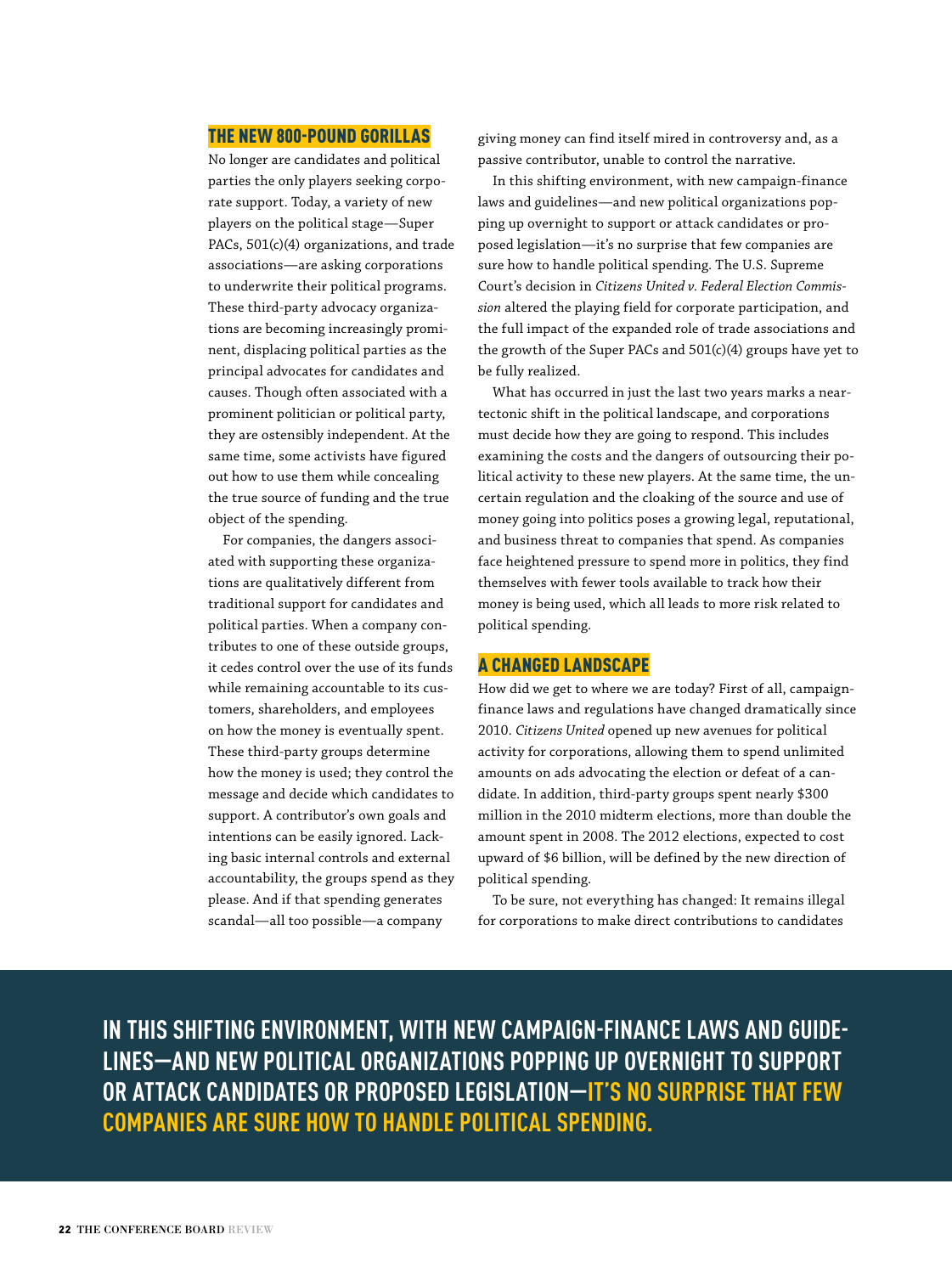

in federal elections. But now corporations can have much greater influence with their political spending. Prior to *Citizens United*, corporations could finance political advertisements only through PACs, which are funded through voluntary contributions and must file frequent, detailed reports with the Federal Election Commission. Today, corporations can fund such ads, directly or through trade associations or 501(c)(4)s, so long as they do not coordinate with a candidate's campaign.

These groups can function, in effect, as a separate fundraising arm for candidates, although they must follow the law to ensure that there is adequate separation. But the close association between Super PACs and 501(c)(4)s and candidates' campaigns is almost inevitable, especially as these outside groups become more successful at raising funds than the campaigns themselves. Should there be an actual coordinated effort between the groups and a campaign and/or the government begins to watch Super PACs and 501(c)(4)s more closely, corporate involvement will be caught in the crossfire. State agencies are also starting to get more aggressive in their efforts to rein in the influence of Super PACs.

Often, these new organizations are associated with a particular candidate or political party. Priorities USA, for example, is a Democratic group associated with President Obama's reelection campaign that runs attack ads against Republicans, while the American Action Network, a group led by former Republican senators and former campaign advisers, is running issue ads attacking the Obama administration's policies. Supporters and former aides of presidential candidate Gov. Rick Perry founded at least seven Super PACs in 2011.

The new power of the Super PACs and associated advocacy organizations has reached stunning levels. A quick look at the Super PAC American Crossroads and its affiliated nonprofit 501(c)(4), Crossroads GPS, shows the strength of these groups to direct fundraising efforts.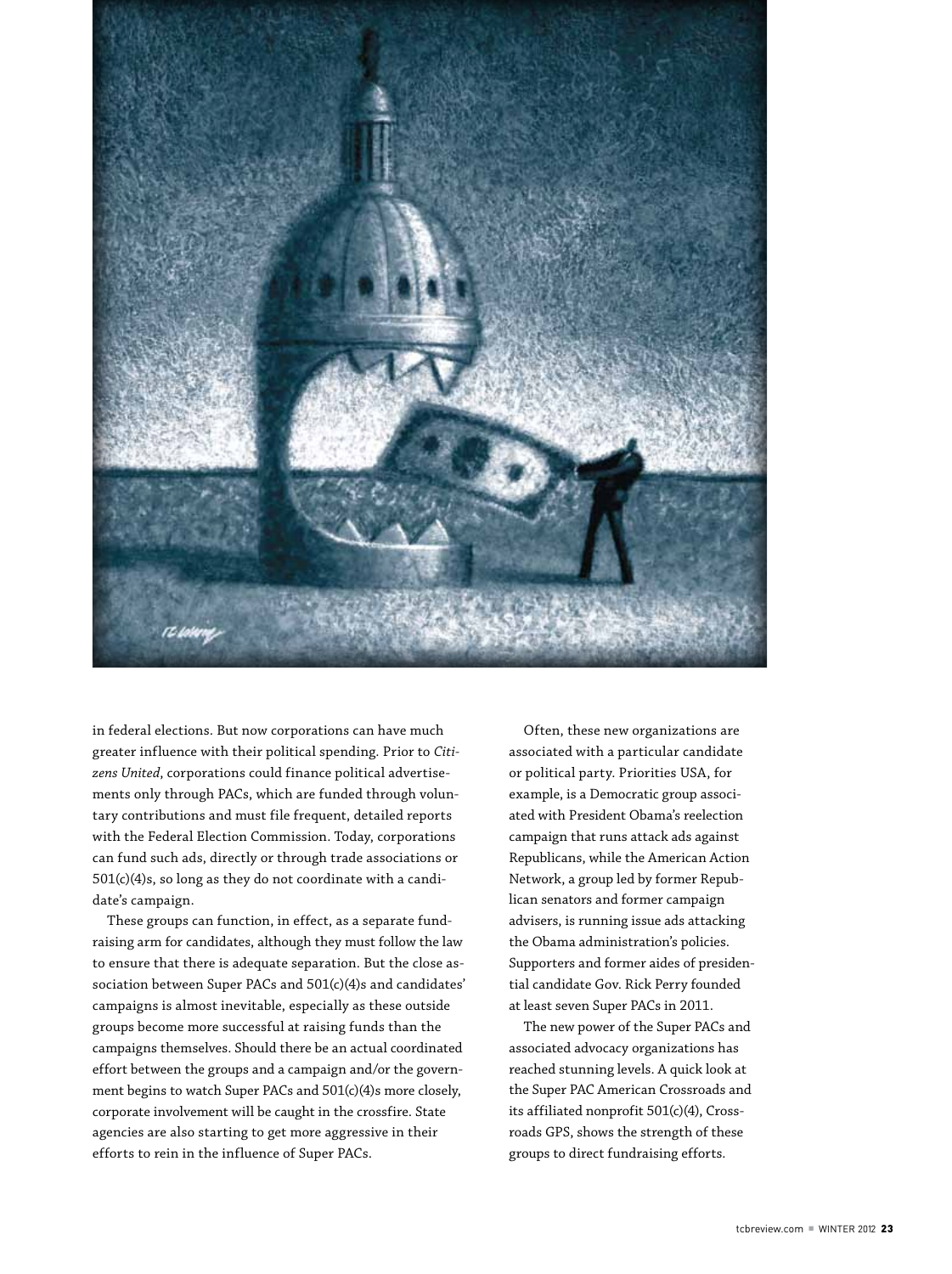After raising \$71 million through political and issue-advocacy efforts in 2010, the groups recently announced plans to raise \$240 million by 2012.

Although these groups often work in a behind-the-scenes fashion, they can sometimes attract a lot of attention, which may or may not be good for those corporations that contribute to them. In 2011, for example, in California's 36th Congressional District, Democrat Janice Hahn and Republican Craig Huey were fighting to replace retired Rep. Jane Harman (D) in a special election. The race garnered national attention when

Indeed, there's much less accountability in political spending than there used to be. The movement toward disclosure that began with the Watergate-inspired 1974 amendments to the Federal Election Campaign Act and continued through the Bipartisan Campaign Reform Act in 2003 has now turned around. Because of their secrecy, advocacy organizations are free to transfer money to other organizations, clouding accountability and the traceability of funds. Such practices only exacerbate secrecy and risk for the companies that contribute to these groups.

As official regulation of political spending is weakened or eviscerated, it falls to corporations to police themselves. The consequences of weak regulation can be staggering. A 2009 International Monetary Fund study shows how mortgage lenders spent millions in political donations, campaign

A confluence o<sup>f</sup> changes more money being spent by outside groups, increased secrecy, and weak regulation—could lead to confusing times for corporations that want to be engaged in politics.

the Super PAC Turn Right USA produced an Internet-only advertisement that featured cursing rappers and a stripper imitating Hahn and gyrating on a pole. The spot was intended to criticize a program backed by Hahn to help former gang members but ended up being widely denounced, by both sides, as racist and sexist. Hahn won the election. But some company may indeed have donated to Turn Right USA and then been startled to see the results. The anonymity that campaign-finance laws now afford means that we'll never know.

contributions, and lobbying activities to defeat legislation aimed at predatory lending. Their success in quashing a regulatory response that could have mitigated reckless lending practices and the consequent rise in delinquencies and foreclosures led the study's authors to conclude that the financial industry's political influence poses a risk to itself as well as to the economy. Weaker regulation can lead to lax practices, which further lead to a system that can veer out of control.

This confluence of changes—more money being spent by outside groups, increased secrecy, and weak regulation could lead to confusing times for corporations that want to be engaged in politics. Some say the changes will bring back the days of the Watergate scandal, but the rules of the game have changed so much that a new kind of response is needed.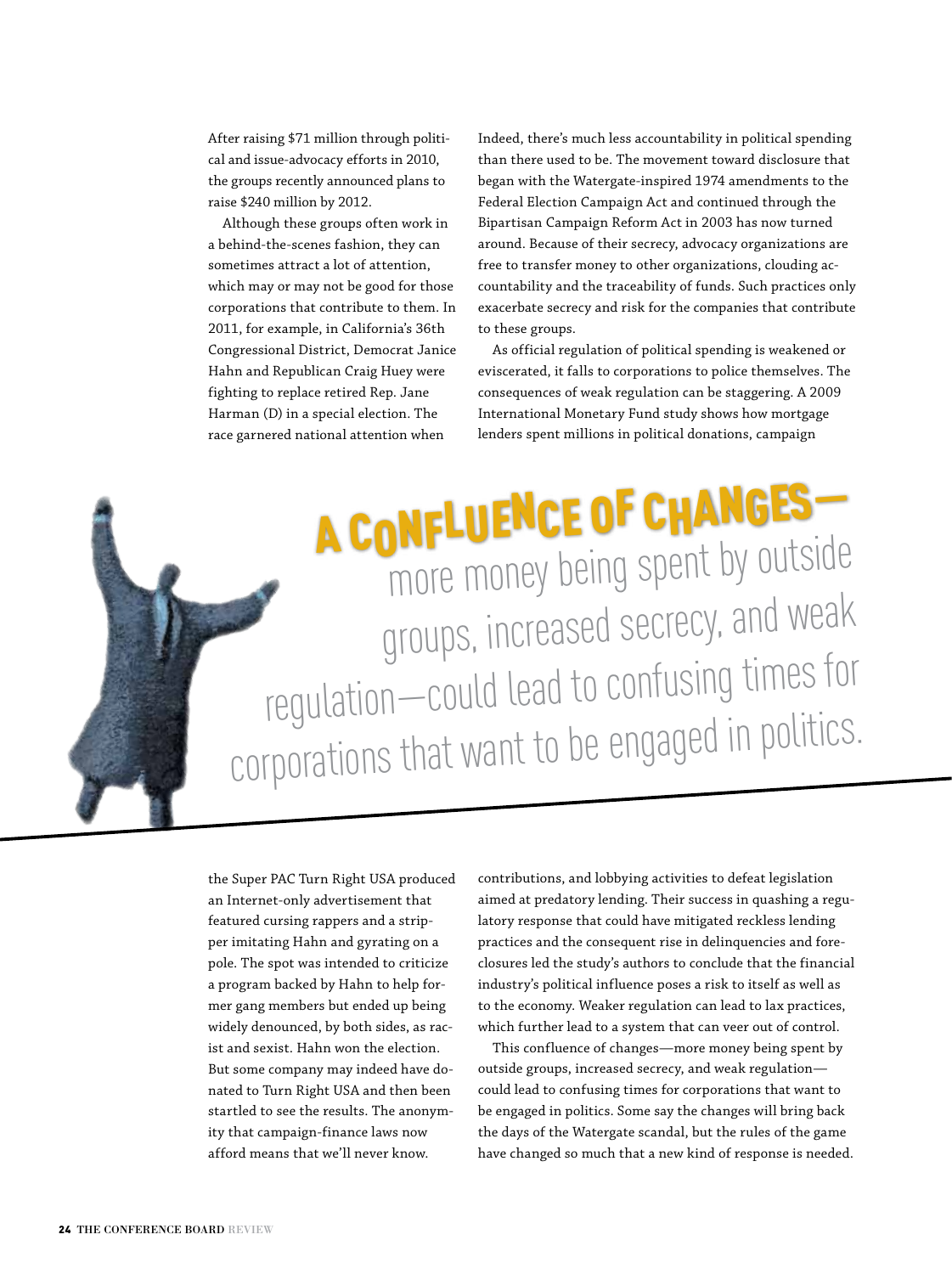The very practices of Watergate—corporate cash being funneled secretly to a campaign—are now on full, legal display. It's the players in the new political-money world that are shrouded in secrecy, and the full impact of that secrecy is not yet understood. Over the past few decades the names of political donors have largely been disclosed, even by independent groups, but no longer. In 2004 and 2006, nearly all independent groups involved in politics revealed their donors, according to a report by Public Citizen. In 2008, fewer than half of these groups disclosed donors, and in 2011, less than one-third did. If companies continue to be a part of this "dark" part of political spending, they will find themselves even more at risk.

#### "Public Anonymity, Private Disclosure"

When Kansas-based public utility Westar Energy found itself in financial trouble, it looked for political aid. In 2002, Westar coordinated a series of contributions by the company and its top executives to influential members of Congress and their allies. These donations—in a memo, the VP for public affairs specified the dollar amounts to be given by at least a dozen executives—were timed to help ensure that legislators would include a provision beneficial to Westar in the annual comprehensive energy bill, then in the late stages of congressional consideration.

The executives made the recommended contributions, and one of the targeted congressmen inserted Westar's requested exemption into the bill. But the following year, when the seeming quid pro quo became public, Westar found itself under federal investigation for fraud and executive misuse of its resources; because of changes in its accounting that were related to the fraud charges, it had posted a \$793.4 million loss in 2002, the period when the political contributions were made. In addition, after CEO David Wittig—who had hoped to personally clear as much as \$15 million from splitting up the company—was indicted for fraud, Westar shareholders sued the company for \$100 million.

Of course, business/government symbiosis is rarely this open—and rarely ends so badly. And a properly measured connection between business and government can be mutually beneficial for all parties. But the growth of third-party groups threatens the balance by concealing both the money going in and the money going out. Without disclosure, independent groups can potentially mislead corporate contributors; companies then have no recourse, nor can they follow their competitors' behavior. Indeed, at the same time that companies are under increased pressure—from candidates as well as the new third-party organizations—to spend more in politics, they have fewer tools available to track their money and monitor its use.

# Telling All

The CPA-Zicklin Index, introduced in late October, shows that voluntary disclosure of political spending has become a corporate mainstream practice. The Center for Political Accountability, in conjunction with the Zicklin Center for Business Ethics Research of the University of Pennsylvania's Wharton School, created the index to rate companies in the S&P 100 for the quality of political disclosure and accountability policies and practices. Among the key findings:

- Fifty-seven of the S&P 100 companies either disclose their direct corporate political spending and have adopted board oversight—or they bar spending corporate cash on politics altogether.
- $\blacksquare$  Forty-three companies in the S&P 100 disclose some information about their indirect spending through trade associations or other tax-exempt groups, including 501(c)(4)s.
- **Thirty companies place some pro**hibitions on using corporate funds for political activity.
- **T** Twenty-four companies state on their websites that they will not make independent expenditures, as *Citizens United* allows.
- Sixteen companies spend no treasury funds directly on candidates or political committees. Two companies—Colgate-Palmolive and IBM—go so far as to prohibit use of corporate funds for either direct or indirect political activity.

—B.F.F. and K.J.S.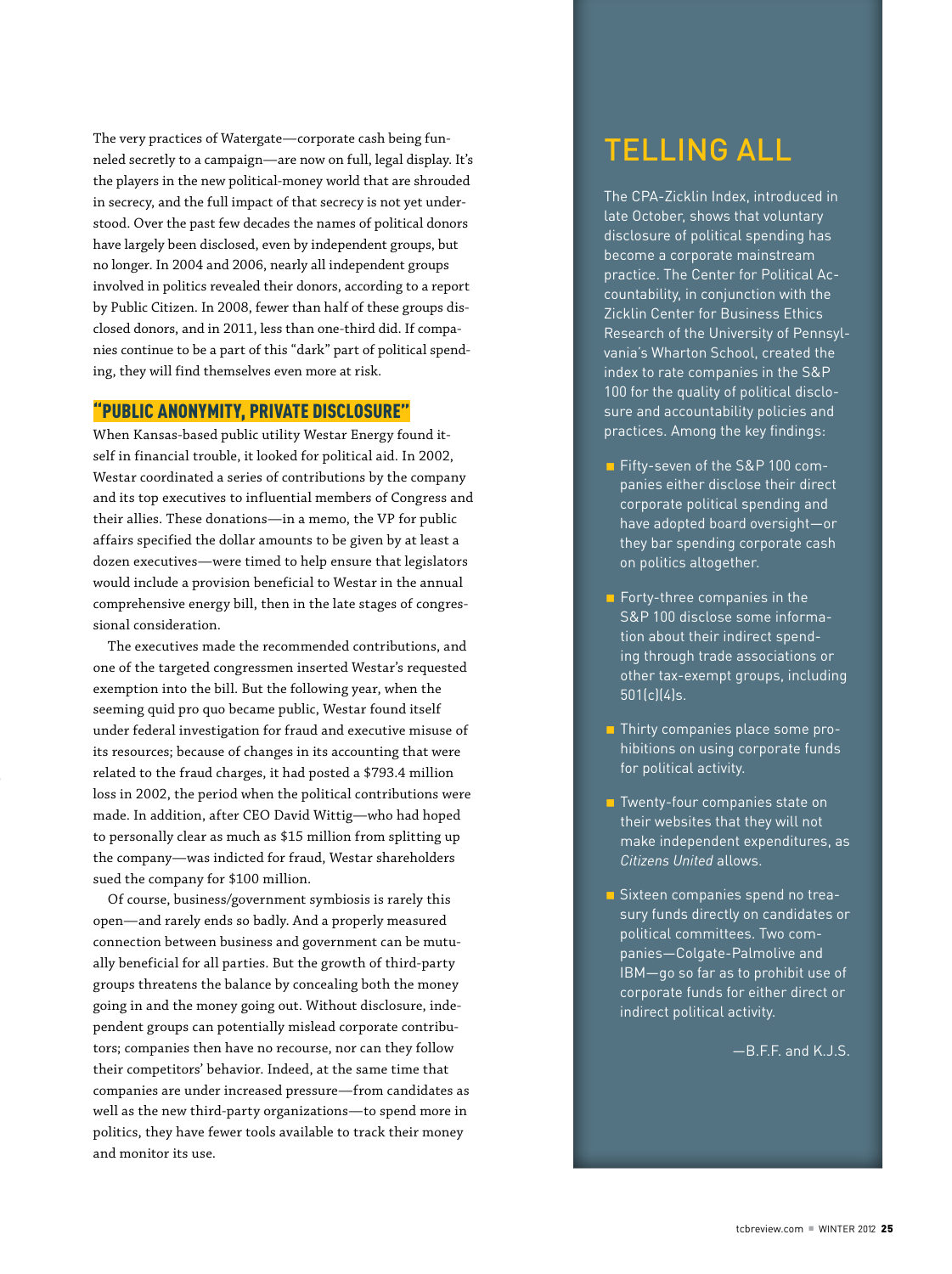With the emergence of  $501(c)(4)s$ , companies face another threat—extortion. Some of these groups, such as Crossroads GPS and Priorities USA, are run by political operatives who have close ties to elected officials and who very likely share with them how companies are responding to requests for contributions. The situation might best be characterized as "public anonymity, private disclosure," and it leaves companies vulnerable to pressure.

The new advocacy organizations tend to be controlled by a few individuals: for example, former Sen. Norm Coleman for American Action Network, and Bill Burton, former top Obama aide for Priorities USA. This tight control means that contributors have little ability to hold the groups accountable for use of their money, and that there are few, if any, checks on their work. The organizations have no obligation to report back to their donors.

It's not hard to conjure scenarios in which executives wind up in embarrassing news articles. In the Watergate debacle, Nixon administration officials may have garnered all the headlines,

but in 1974, twelve corporations and seventeen corporate executives were indicted or pleaded guilty, mainly to charges of making illegal campaign contributions. Watergate's shakedown badly burned the business community, and years later, the lessons remain for companies and their executives: The likely outcome of secrecy is scandal and damage.

#### Misaligned Agendas

Companies may think they can avoid the potential risks of political spending by "outsourcing" their giving: Use thirdparty advocacy organizations, and in that way your company is insulated. In fact, a third party can cause even more headaches for a company.

With many groups keeping their donor lists secret, companies may be lulled into thinking their identities are safe and, therefore, that whatever donations they make are untraceable. Some 501(c)(4)s may promise that they will keep a company's contributions secret, but that is a promise they are in no position to guarantee. The extent to which these organizations must disclose donors when they engage in independent expenditure or electioneering activity is a highly contested issue in the Federal Election Commission. (The commission is currently deadlocked, and the question is also the subject of a pending case in federal court.) And apart from legally compelled disclosure, the information could leak out anytime.

A company that hides its political spending because it fears it may alienate its customer base, shareholders, or employees—or, worse, may cause legal problems—should reevaluate its political expenditures entirely.

## Lower Your Risks

There is no substitute for a clear policy of not giving money to third-party groups for purposes of political spending. However, if a company decides to go that route, there are ways to better position itself. A few steps to help avoid outsourcing risks:

- Take steps to *protect your company* and take ownership of your action. Do not allow yourself to be a silent partner.
- Ask for *regular updates* from trade associations—small courses of action can head off large problems.
- Place *restrictions on how company money can be used* by recipients. For example, Microsoft prohibits use of its money directly or by third parties for independent

expenditures or electioneering communications. Wells Fargo does not allow its corporate funds to be used for political spending except for ballot initiatives and tells its trade associations to confirm that its money will not be used for restricted purposes. Merck does not contribute to judicial elections.

- Always be sure to *consult with in-house and outside counsel* to ensure compliance.
- *A critical mass of companies* will make a difference and protect all companies. It will establish best practices to help companies navigate political spending and make political disclosure and accountability a corporate governance standard.